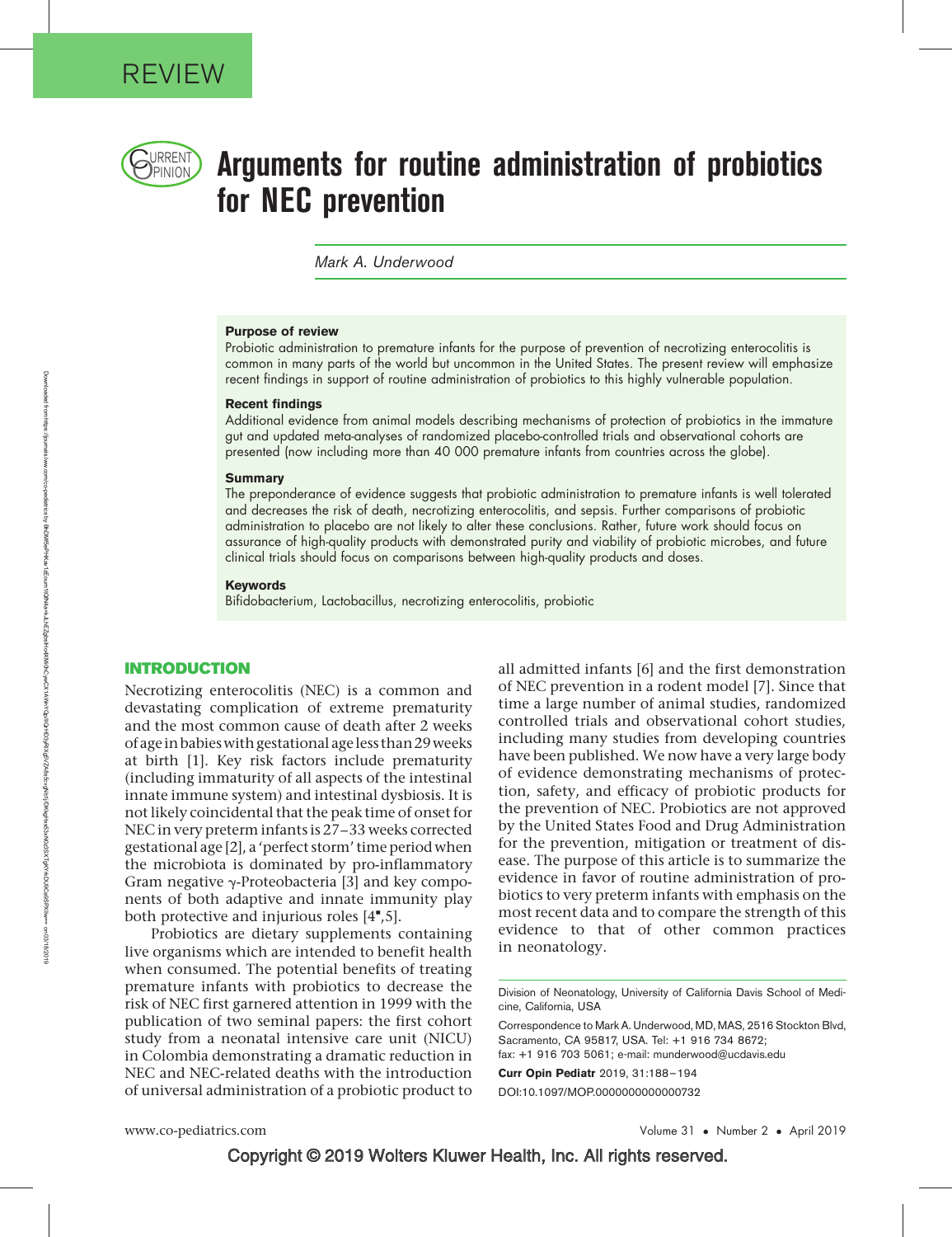# KEY POINTS

- Animal studies have demonstrated mechanisms by which probiotic microbes impact the developing intestinal tract and immune system and decrease risk of NEC.
- Observational cohort studies including more than 30 000 premature infants have demonstrated decreased risk of death, NEC, and sepsis during periods of probiotic administration compared to no probiotic administration.
- Randomized placebo-controlled trials including more than 10 000 premature infants have demonstrated decreased risk of death and NEC (with a strong trend towards decreased sepsis) in infants randomized to probiotic administration.
- Parents are interested in participating in decisions regarding probiotics and human milk feeding.

# MECHANISMS AND THE IMPORTANCE OF ANIMAL MODELS

The value of animal models in discovering the pathogenesis of NEC and in identifying biomarkers and preventive strategies has recently been emphasized [8"]. Rodent and piglet models have been particularly useful in discovering mechanisms by which probiotic microbes interact with and influence the developing intestine. Key mechanisms include suppression of pro-inflammatory cytokines interleukin  $(IL)1\beta$ ,  $IL6$ ,  $IL8$ , and tumor necrosis factor (TNF) $\alpha$ ; production of antimicrobial bacteriocins; attenuation of stress-induced apoptosis and increased intestinal permeability; and lowering of intestinal pH through production of organic acids, all of which show variability by probiotic species and/or strain [9,10]. A recent summary of probiotic studies in animal models reviewed 29 studies (rat, mouse, piglet, quail, and rabbit) of which 16 were able to be pooled in a meta-analysis with the following conclusion: 'Probiotics significantly reduced NEC via beneficial effects on immunity, inflammation, tissue injury, gut barrier, and intestinal dysbiosis' [11"]. Since that analysis, an additional three

publications have demonstrated benefit of probiotics in NEC prevention and yielded new mechanistic insights including the role of single immunoglobulin IL-1-related receptor (SIGIRR)/Toll interacting protein (TOLLIP) in NEC prevention by B. adolescentis [12"], the role of toll-like receptor (TLR)2 in NEC prevention by *L. reuteri* [13], and the protective effects of a single dose of L. reuteri grown as a biofilm on the surface of dextranomer microspheres [14"]. An unadjusted summary of the impact of probiotics on NEC in published animal models is included in Table 1.

One promising mechanism by which probiotics decrease the risk of NEC and sepsis is the alteration of the composition of the intestinal microbiota. Carefully collected data from premature infants demonstrate that intestinal dysbiosis (defined as an alteration in the microbiota of a given anatomic niche associated with disease) precedes the onset of NEC and sepsis. The most common pattern seen is an increase in pro-inflammatory proteobacteria in the feces prior to the onset of NEC  $[15"$ , whereas an increase in fecal bacilli (mostly coagulase negative staphylococci) precedes the onset of sepsis  $[16<sup>••</sup>]$ . We have previously demonstrated that the probiotic Bifidobacterium longum subsp. infantis is uniquely adapted to consume human milk oligosaccharides [17] and that the combination of *B. infantis* and human milk dramatically alters the intestinal microbiota in term  $[18"]$  and preterm infants  $[19]$  with significant decreases in proteobacteria in both groups. Administration of this probiotic strain to breast-fed term infants not only altered the composition of the fecal microbiota but decreased the abundance of fecal bacterial virulence genes [20] and reduced colonic mucin degradation [21]. This clinical trial in term breast-fed infants is unique among probiotic trials in that the composition of the fecal microbiota was dramatically changed by a three week course of probiotic (from day of life 7 to day of life 28) and that the resultant dominance of bifidobacteria persisted for several weeks after cessation of probiotic administration demonstrating the value of providing a substrate (human milk oligosaccharides) that is preferentially consumed by the administered probiotic microbe [18"].

| Table 1. Summary of studies of probiotics in the prevention of NEC |                  |                  |                       |  |  |
|--------------------------------------------------------------------|------------------|------------------|-----------------------|--|--|
|                                                                    | <b>Probiotic</b> | No probiotic     | <b>Ratio (95% CI)</b> |  |  |
| Animal models [11", 12", 13, 14"]                                  | 240/817 (29%)    | 421/696 (60%)    | OR 0.27 (0.22, 0.34)  |  |  |
| Randomized placebo-controlled trials [28]                          | 170/5304 (3.2%)  | 311/5216 (6.0%)  | RR 0.53 (0.42, 0.66)  |  |  |
| Observational cohort studies [10]                                  | 419/14967 (2.8%) | 806/16443 (4.9%) | OR 0.56 (0.50, 0.63)  |  |  |

The numerator is the number with confirmed NEC and the denominator is the total number of animals or infants studied.

1040-8703 Copyright © 2019 Wolters Kluwer Health, Inc. All rights reserved. www.co-pediatrics.com 189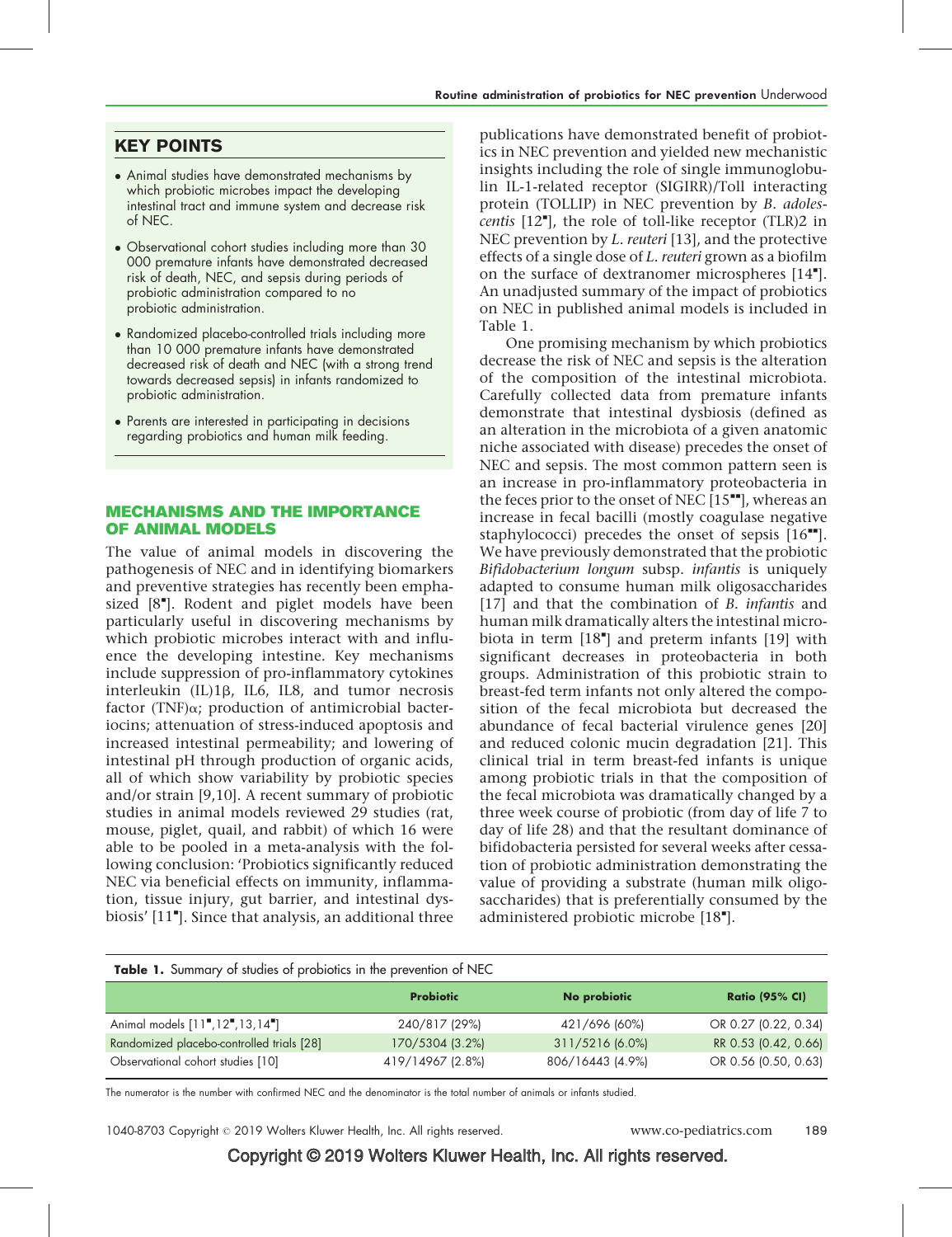# SAFETY OF PROBIOTIC ADMINISTRATION

The vast majority of decisions in the care of very preterm infants are based upon weighing the potential risks and benefits of a given treatment. One of the criticisms of studies of probiotic trials in premature infants is the lack of safety data. Table 2 presents data on key safety outcomes from meta-analyses of randomized controlled trials of probiotic treatment in premature infants. Benefits of probiotic administration in these trials include a significantly lower risk of death, a shorter time to full enteral feeding and a shorter length of hospital stay with a strong trend towards decreased risk of culture positive sepsis. There were no significant differences between groups in the incidence of bronchopulmonary dysplasia (BPD), retinopathy of prematurity (ROP), intraventricular hemorrhage (IVH), or weight gain during hospitalization. While episodes of harm from probiotic sepsis and contamination of probiotic products have been reported [22–24], the evidence demonstrates that probiotic administration to this immunocompromised population decreases the risk of death and sepsis suggesting that sepsis and death related to probiotic administration must be very uncommon.

# EFFICACY OF PROBIOTIC ADMINISTRATION

Systematic reviews and meta-analyses are generally viewed as either the pinnacle of the strength of evidence pyramid or the lens through which evidence is best viewed [25]. The most recent Cochrane review of this topic concluded: 'Enteral supplementation of probiotics prevents severe NEC and allcause mortality in preterm infants. Our updated review of available evidence strongly supports a

change in practice. Head to head comparative studies are required to assess the most effective preparations, timing, and length of therapy to be utilized [26]'. Since that Cochrane review, several additional clinical trials of probiotics in premature infants for the prevention of NEC have been published (including the largest study to date which found no benefit in NEC prevention with administration of B. breve BBG-001) [27] and several meta-analyses have been performed using different models and including different trials. Each meta-analysis has reached the same conclusion: probiotics decrease the risk of NEC and death in preterm infants. Table 1 includes the results of the largest of these meta-analyses (including more than 10 000 premature infants) [28].

Observational cohort studies are generally considered to provide a lower strength of evidence, however these studies can be very useful, particularly in the investigation of uncommon diseases and in situations wherein the population to be studied can be carefully monitored. Observational studies of premature infants have particular value for outcomes that are limited to the period of the NICU stay, such as NEC and sepsis. Two meta-analyses of observational studies comparing periods of no probiotic administration to periods of probiotic administration have been published to date  $[29,30$ <sup> $\blacksquare$ </sup>. An unadjusted odds ratio from a recent summary of these studies and an additional 11 observational studies is included in Table 1 (including more than 30 000 premature infants) [10]. Of the 23 published observational cohort studies published to date, 13 have demonstrated a benefit in reduction of NEC with administration of probiotics, eight have found no significant difference, and two have demonstrated an increase in the incidence of NEC during the probiotic administration period.

Table 2. Safety of probiotic administration to premature infants from meta-analyses of randomized controlled trials (except the last two outcomes)

|                                           | <b>Number of trials</b> | <b>Number of infants</b> | <b>RR (95% CI)</b>          | P value |
|-------------------------------------------|-------------------------|--------------------------|-----------------------------|---------|
| All-cause mortality [28]                  | 27                      | 9507                     | $0.79$ (0.68, 0.93)         | 0.003   |
| Culture positive sepsis [28]              | 28                      | 8707                     | $0.88$ (0.77, 1.0)          | 0.05    |
| BPD [45]                                  | 12                      | 4384                     | $1.07$ (0.96, 1.2)          | 0.20    |
| <b>ROP</b> [46]                           | 11                      | 4250                     | $1.05$ (0.96, 1.23)         | 0.51    |
| $IVH [47$ <sup>--</sup> ]                 | 10                      | 3431                     | $0.91$ (0.73, 1.14)         | 0.42    |
| Weight gain $[47$ <sup>--</sup> ]         | 15                      | 3751                     | $-0.29$ ( $-1.16$ , 0.58)   | 0.51    |
| Time to full feeding [48]                 | 19                      | 4527                     | $-1.5d$ (-2.8, -0.32)       | < 0.001 |
| Length of NICU stay [47""]                | 19                      | 5443                     | $-3.8d$ ( $-5.8$ , $-1.9$ ) | < 0.001 |
| All cause mortality <sup>a</sup> [10]     | 22                      | 28 260                   | $0.83$ (0.76, 0.90)         | < 0.001 |
| Culture positive sepsis <sup>a</sup> [10] | 21                      | 25 7 85                  | $0.91$ (0.85, 0.97)         | 0.004   |
|                                           |                         |                          |                             |         |

a Observational cohort studies.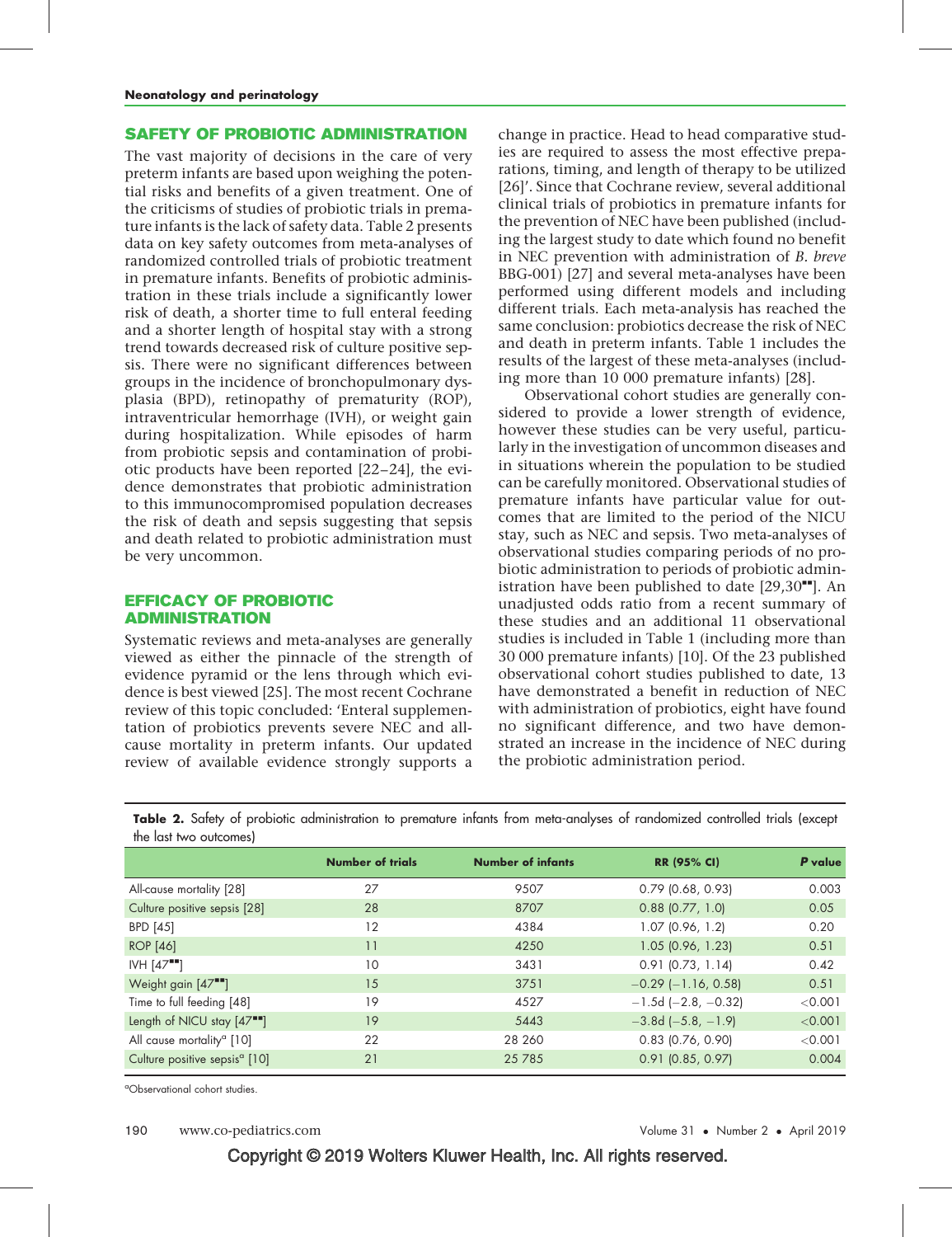# PROBIOTIC DATA IN THE CONTEXT OF OTHER COMMON NEONATAL INTENSIVE CARE UNIT PRACTICES

Given the high degree of vulnerability of premature infants, neonatologists are often early adopters of promising practices. Rapid adoption of postnatal administration of prolonged courses of corticosteroids is frequently cited as evidence of the need for caution in the NICU, however the question of which, whether, what dose, what route, and how long to provide corticosteroids to decrease risk of BPD without increasing the risk of cerebral palsy remains uncertain in spite of 47 RCTs including 6747 premature infants [31]. This degree of uncertainty has not seemed to limit administration of corticosteroids to premature infants. Table 3 summarizes the current evidence supporting several common practices in the NICU, including those intended to decrease the risk of NEC and other poor outcomes. The current level of evidence supporting routine administration of probiotics to premature infants in hopes of decreasing the risk of NEC, death, sepsis and feeding intolerance is stronger than the evidence for many common NICU practices.

# INCLUDING PARENTS IN THE DECISIONS TO UTILIZE HUMAN MILK AND PROBIOTICS

Historically, parents were often excluded from the NICU based on beliefs that their presence would increase the risk of infection or other poor outcomes. However, as parents have become integral to the care of their premature infants in the NICU, outcomes have improved [32–34]. In small group sessions and focus groups, parents of premature infants have repeatedly requested more communication and resources [35]. Parents of infants who have developed NEC almost universally express frustration that they were unaware of this devastating disease and of potential preventive approaches  $[36$ <sup> $\text{m}$ </sup>]. Sharing information about NEC, sepsis, and the potential risks and benefits of human milk and probiotics with parents of preterm infants – either as part of the prenatal consultation or after delivery – can be accomplished either directly or through a handout or flyer. The NEC Society website has an example of a simple handout: [https://necsociety.org/wp-con](https://necsociety.org/wp-content/uploads/2018/01/probiotic-information-for-parents-2018.pdf)[tent/uploads/2018/01/probiotic-information-for](https://necsociety.org/wp-content/uploads/2018/01/probiotic-information-for-parents-2018.pdf)[parents-2018.pdf](https://necsociety.org/wp-content/uploads/2018/01/probiotic-information-for-parents-2018.pdf) and suggestions as to promising probiotic products with evidence for efficacy and purity plus details regarding a low-cost multicenter quality improvement project. Many parents express a preference to participate as an essential part of the team caring for their premature infant as opposed to the more paternalistic model in which the physician dictates all care decisions [37].

| Table 3. Strength of evidence for common NICU practices                     |                                                         |                         |                          |                       |  |
|-----------------------------------------------------------------------------|---------------------------------------------------------|-------------------------|--------------------------|-----------------------|--|
|                                                                             |                                                         | <b>Number of trials</b> | <b>Number of infants</b> | <b>RR (95% CI)</b>    |  |
| RCTs with NEC as the outcome                                                |                                                         |                         |                          |                       |  |
| Slow vs. fast feeding advancement [49]                                      |                                                         | 9                       | 949                      | $1.02$ (0.64, 1.62)   |  |
| Formula vs. donor human milk [50]                                           |                                                         | 9                       | 1070                     | 2.77 (1.40, 5.46)     |  |
| Exclusive human diet vs. bovine-based protein [51]                          |                                                         | $\overline{2}$          | 260                      | $0.31$ (0.14, 0.68)   |  |
| Observational studies with NEC as the outcome                               |                                                         |                         |                          |                       |  |
| Mother's own milk vs. no mother's own milk in first 7 days [52""]           |                                                         |                         | 14 678                   | $0.69$ (0.60, 0.78)   |  |
| No bovine products vs. any bovine products in first 14 days [52""]          |                                                         |                         | 14 678                   | $0.61$ (0.39, 0.83)   |  |
| No donor human milk available vs. donor human milk available [53]           |                                                         |                         | 42 532                   | $1.15$ (1.03, 1.28)   |  |
| Exclusive human diet vs. bovine-based fortifier [54-56]                     |                                                         | 3                       | 2494                     | $0.70$ (0.56, 0.87)   |  |
| <b>Other common NICU practices</b>                                          |                                                         |                         |                          |                       |  |
|                                                                             | <b>Outcome</b>                                          | <b>Number of trials</b> | <b>Number of infants</b> | <b>RR (95% CI)</b>    |  |
| Therapeutic hypothermia [57]                                                | Death or neurodevelopmental<br>disability at 18 months  | 11                      | 1505                     | $0.75$ (0.68, 0.83)   |  |
| Less invasive surfactant<br>administration [58]                             | Death or BPD                                            | 6                       | 895                      | $0.75$ (0.59, 0.94)   |  |
| Newborn individualized<br>developmental care and<br>assessment program [59] | Death or major sensorineural<br>disability at 18 months | 3                       | 302                      | $0.89$ $(0.61, 1.29)$ |  |
| Prophylactic indomethacin [60]                                              | Death or BPD                                            | $2^{\circ}$             | 11 289                   | $0.93$ (0.76, 1.13)   |  |

a Observational studies.

1040-8703 Copyright © 2019 Wolters Kluwer Health, Inc. All rights reserved. www.co-pediatrics.com 191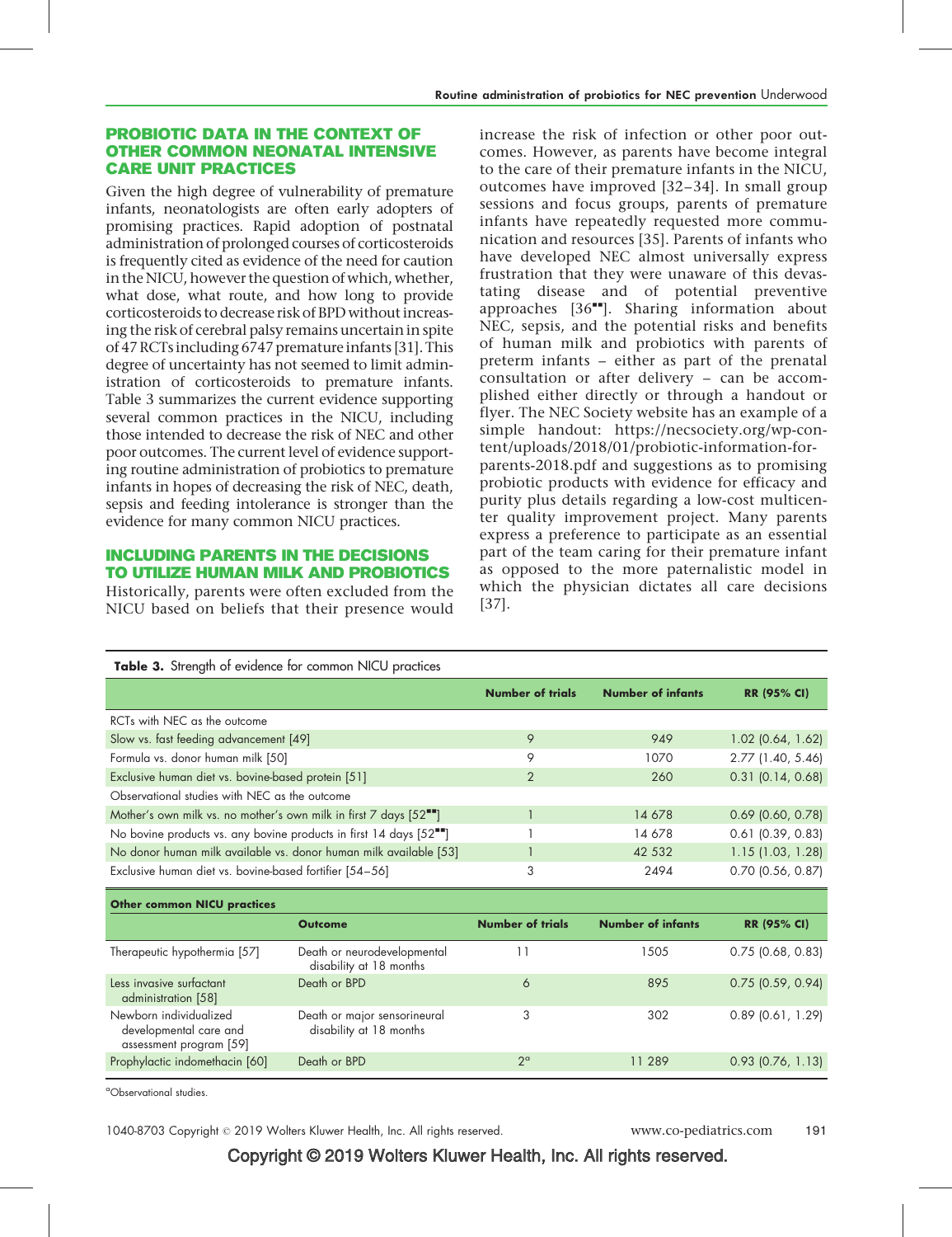| <b>TWEED</b> TO THOIGH CHICH JOOD OF PHODIOTIC CIGITIIITION CHICH CHINGI CHI CHING COOMS |                          |                           |                       |  |  |
|------------------------------------------------------------------------------------------|--------------------------|---------------------------|-----------------------|--|--|
| <b>Disease</b>                                                                           | <b>Number of studies</b> | <b>Number of patients</b> | <b>Ratio (95% CI)</b> |  |  |
| Hirschprung-associated enterocolitis [61]                                                |                          | 198                       | OR 0.72 (0.37, 1.39)  |  |  |
| Clostridium difficile associated diarrhea [62]                                           | 31                       | 8672                      | RR 0.40 (0.30, 0.52)  |  |  |
| Hepatic encephalopathy [63]                                                              | 14                       | 1152                      | OR 0.40 (0.26, 0.60)  |  |  |
| Pancreatitis mortality [64]                                                              |                          | 403                       | OR 0.83 (0.14, 4.83)  |  |  |
|                                                                                          |                          |                           |                       |  |  |

Table 4. Meta-analyses of probiotic administration in children and adults

# PREMATURE INFANTS ARE NOT VERY LITTLE ADULTS

Table 4 summarizes recent meta-analyses of probiotic administration in children and adults; whereas some of these meta-analyses show benefit and some do not, none shows a worse outcome with probiotic administration. The limited evidence of benefit from multiple studies of probiotics in adults and children does not imply that probiotic administration is ineffective in premature infants. The intestinal microbiota of the child and adult is highly diverse, well established and difficult to modify with probiotic organisms [38]. The intestinal innate immune system of the healthy child and adult is a highly effective barrier between pathogens and food antigens in the intestinal lumen and the host [39,40]. Conversely, the intestinal microbiota of the healthy breast-fed infant has low diversity and is dominated by bifidobacteria, particularly in developing countries where antibiotic exposure, high-fat diets, formula feeding, and other practices that alter this community of microbes are less common [41,42], whereas the intestinal microbiota of the premature infant is dominated by proteobacteria, particularly from 27 to 32 weeks corrected gestational age (the window in which most cases of NEC occur) [2,3]. In addition, essentially all aspects of the innate immune system are immature and poorly regulated in the term and premature infant [43,44]. It is therefore not surprising that the impact of probiotic microbes differs in premature infants compared to term infants, children, and adults.

# **CONCLUSION**

Probiotic microbes have been shown in animal models to prevent NEC by improving barrier function of the immature intestine, suppressing an excessive inflammatory response, and by altering the composition of the intestinal microbiota. Cohort studies including more than 30 000 infants have demonstrated decreased incidences of NEC, death, and sepsis among premature infants receiving probiotics. Randomized placebo-controlled trials including more than 10 000 premature infants have demonstrated statistically significant decreased risks of NEC

and death, decreased feeding intolerance and decreased length of hospital stay with a strong trend towards decreased risk of culture positive sepsis with probiotic administration. The evidence for benefit far outweighs the evidence for risk in this highly vulnerable population (much like the evidence for benefit from mother's own milk). The evidence for routine administration of probiotics to premature infants is stronger than current evidence for many common NICU practices. Although many questions remain, including the optimum dose, strain, duration, and number of strains of probiotics, these questions are unlikely to be answered definitively in the near future (not unlike current questions about optimal feeding strategies and postnatal steroids). My opinions: withholding probiotics from premature infants has become difficult to justify, and withholding information from parents about the risks and benefits of both human milk and probiotics is unconscionable.

### Acknowledgements

None.

## Financial support and sponsorship

The author has received financial support from the NIH (R01 HD059127, R21 HD096247).

### Conflicts of interest

The author has received honoraria from Abbott, is on the scientific advisory board for Avexegen, and has served as the chair of the Data Safety Monitoring Board for clinical trials conducted by Infant Bacterial Therapeutics (administered through Premier Research). The author was the principal investigator for a clinical trial funded by Evolve Biosystems, but has not received any salary or other financial support for this trial.

#### REFERENCES AND RECOMMENDED READING

Papers of particular interest, published within the annual period of review, have been highlighted as:

of special interest

 $\blacksquare$  of outstanding interest

1. Patel RM, Kandefer S, Walsh MC, et al. Causes and timing of death in extremely premature infants from 2000 through 2011. N Engl J Med 2015; 372:331–340.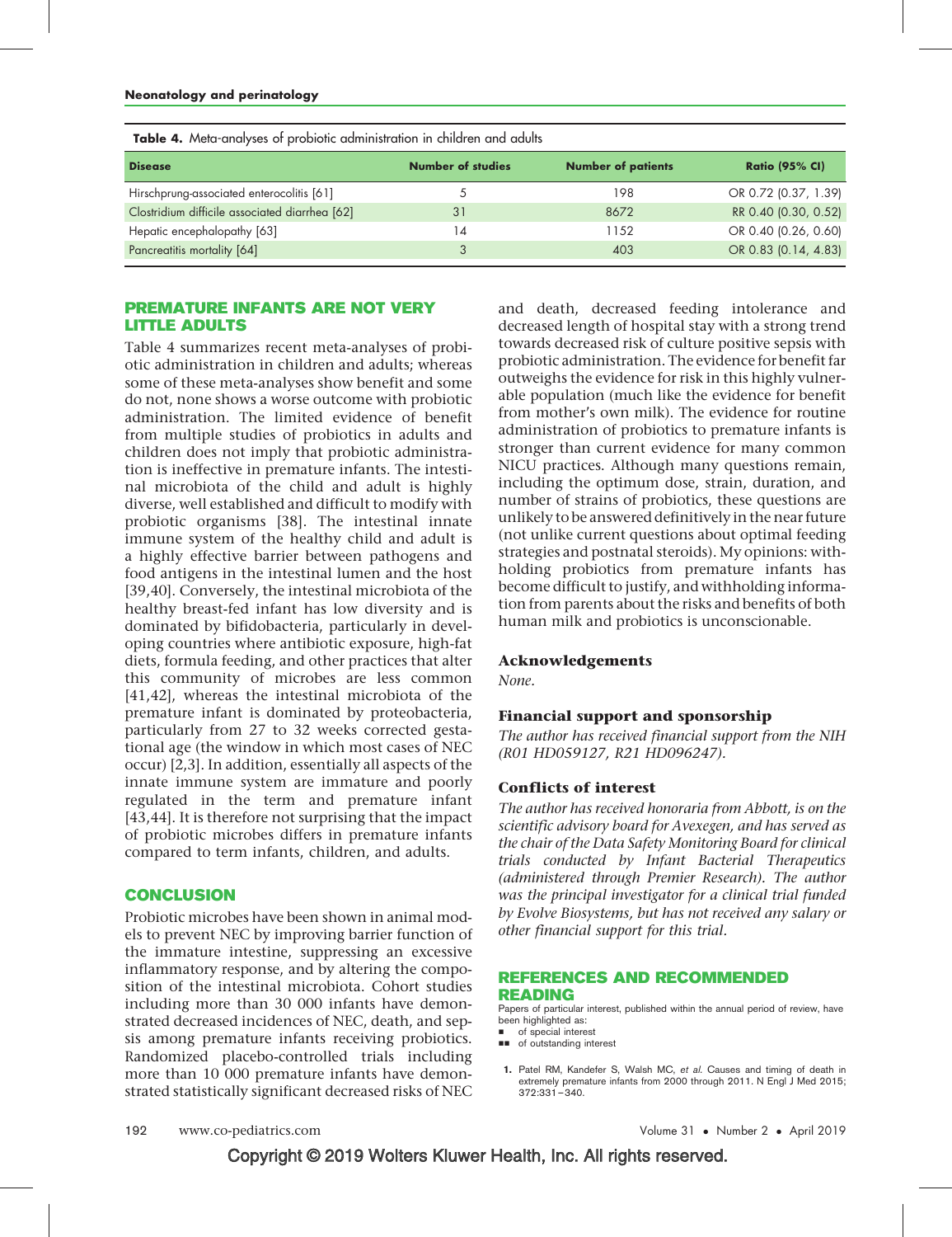- 2. Yee WH, Soraisham AS, Shah VS, et al. Incidence and timing of presentation of necrotizing enterocolitis in preterm infants. Pediatrics 2012; 129:e298–e304.
- 3. La Rosa PS, Warner BB, Zhou Y, et al. Patterned progression of bacterial populations in the premature infant gut. Proc Natl Acad Sci 2014; 111:12522–12527.
- 4. MohanKumar K, Namachivayam K, Ho TT, et al. Cytokines and growth factors
- & in the developing intestine and during necrotizing enterocolitis. Semin Perinatol 2017; 41:52–60.

This summary of changes in key cytokines and growth factors during normal intestinal development and in NEC is a significant addition to current understanding of NEC pathogenesis.

- 5. Heida FH, Beyduz G, Bulthuis ML, et al. Paneth cells in the developing gut: when do they arise and when are they immune competent? Pediatr Res 2016; 80:306–310.
- 6. Hoyos AB. Reduced incidence of necrotizing enterocolitis associated with enteral administration of Lactobacillus acidophilus and Bifidobacterium infantis to neonates in an intensive care unit. Int J Infect Dis 1999; 3:197–202.
- 7. Caplan MS, Miller-Catchpole R, Kaup S, et al. Bifidobacterial supplementation reduces the incidence of necrotizing enterocolitis in a neonatal rat model. Gastroenterology 1999; 117:577–583.
- 8. Ares GJ, McElroy SJ, Hunter CJ. The science and necessity of using animal & models in the study of necrotizing enterocolitis. Semin Pediatr Surg 2018;  $27.29 - 33.$

The value of animal models in understanding the mechanisms underlying NEC pathogenesis has been questioned. This thoughtful summary of what we have learned about NEC from animal models addresses those questions.

- 9. Underwood MA. Probiotics and innate and adaptive immune responses in premature infants. For Immunopathol Dis Ther 2016; 7:1–15.
- 10. Underwood MA. Probiotics and the prevention of necrotizing enterocolitis. J Pediatr Surg 2018. [Epub ahead of print]
- 11. Athalye-Jape G, Rao S, Patole S. Effects of probiotics on experimental & necrotizing enterocolitis: a systematic review and meta-analysis. Pediatr Res 2018; 83:16–22.

Meta-analyses of animal studies of neonatal disease are uncommon. This one demonstrates the power of NEC animal models in testing promising interventions.

12. Wu W, Wang Y, Zou J, et al. Bifidobacterium adolescentis protects against & necrotizing enterocolitis and upregulates TOLLIP and SIGIRR in premature neonatal rats. BMC Pediatr 2017; 17:1.

Human genetic studies have demonstrated the importance TOLLIP/SIGIRR signaling in NEC. This study demonstrates the impact of a bifidobacterial probiotic strain on this pathway

- 13. Hoang TK, He B, Wang T, et al. Protective effect of Lactobacillus reuteri DSM 17938 against experimental necrotizing enterocolitis is mediated by Toll-like receptor 2. Am J Physiol Gastrointest Liver Physiol 2018; 315:G231–G240.
- 14. Olson JK, Navarro JB, Allen JM, et al. An enhanced Lactobacillus reuteri & biofilm formulation that increases protection against experimental necrotizing enterocolitis. Am J Physiol Gastrointest Liver Physiol 2018;

315:G408–G419. Historically, probiotics have been chosen because of their resistance to destruction by stomach acid and bile acids as well as their utility in the food industry. Novel delivery systems for probiotic microbes like the one described in this paper may make it possible to get beneficial microbes with specific properties past the stomach and proximal small bowel to the area of the gut where NEC is most likely to

occur (the distal small bowel and colon). 15. Pammi M, Cope J, Tarr PI, et al. Intestinal dysbiosis in preterm infants && preceding necrotizing enterocolitis: a systematic review and meta-analysis. Microbiome 2017; 5:31.

This meta-analysis combines the available studies that examined the composition of the fecal microbiota prior to the onset of NEC, confirming the importance of intestinal dysbiosis in NEC pathogenesis.

16. Graspeuntner S, Waschina S, Kunzel S, et al. Gut dysbiosis with Bacilli && dominance and accumulation of fermentation products precedes late-onset

sepsis in preterm infants. Clin Infect Dis 2018. [Epub ahead of print] The most recent and comprehensive look at the association between the fecal microbiota and the bacteria that cause late onset sepsis.

- 17. Underwood MA, German JB, Lebrilla CB, Mills DA. Bifidobacterium longum subspecies infantis: champion colonizer of the infant gut. Pediatr Res 2015; 77:229–235.
- 18. Frese SA, Hutton AA, Contreras LN, et al. Persistence of supplemented & Bifidobacterium longum subsp. infantis EVC001 in breastfed infants. mSphere 2017; 2:e00501–e517.

This is the first probiotic trial to demonstrate a marked change in the intestinal microbiota that persisted for several weeks after stopping probiotic administration. The combination of a short course of a probiotic followed by provision of a substrate (human milk oligosaccharides) that is selectively consumed by that probiotic microbe suggests that it is possible to sustainably alter intestinal dysbiosis (in this case the dysbiosis associated with caesarean delivery).

- 19. Underwood MA, Kalanetra KM, Bokulich NA, et al. A comparison of two probiotic strains of bifidobacteria in premature infants. J Pediatr 2013; .<br>163:1585 – 1591.
- 20. Casaburi G, Frese SA. Colonization of breastfed infants by Bifidobacterium longum subsp. infantis EVC001 reduces virulence gene abundance. Human Microbiome J 2018; 9:7–10.
- 21. Karav S, Casaburi G, Frese SA. Reduced colonic mucin degradation in breastfed infants colonized by Bifidobacterium longum subsp. infantis EVC001. FEBS Open Bio 2018; 8:1649–1657.
- 22. Vallabhaneni S, Walker TA, Lockhart SR, et al. Notes from the Field: Fatal<br>Gastrointestinal Mucormycosis in a Premature Infant Associated with a Contaminated Dietary Supplement — Connecticut, 2014. MMWR Morb Mortal Wkly Rep 2015; 64:155–156.
- 23. Dani C, Coviello CC, Corsini II, et al. Lactobacillus sepsis and probiotic therapy in newborns: two new cases and literature review. AJP Rep 2016; 6:e25–e29.
- 24. Esaiassen E, Cavanagh P, Hjerde E, et al. Bifidobacterium longum subspecies infantis bacteremia in 3 extremely preterm infants receiving probiotics. Emerg Infect Dis 2016; 22:1664–1666.
- 25. Murad MH, Asi N, Alsawas M, Alahdab F. New evidence pyramid. Evid Based Med 2016; 21:125–127.
- 26. Alfaleh K, Anabrees J. Probiotics for prevention of necrotizing enterocolitis in preterm infants. Cochrane Database Syst Rev 2014; 4:CD005496.
- 27. Costeloe K, Bowler U, Brocklehurst P, et al. A randomised controlled trial of the probiotic Bifidobacterium breve BBG-001 in preterm babies to prevent sepsis, necrotising enterocolitis and death: the Probiotics in Preterm infantS (PiPS) trial. Health Technol Assess 2016; 20:1–194.
- 28. Sawh SC, Deshpande S, Jansen S, et al. Prevention of necrotizing enterocolitis with probiotics: a systematic review and meta-analysis. PeerJ 2016;  $4.9499$ .
- 29. Olsen R, Greisen G, Schroder M, Brok J. Prophylactic probiotics for preterm infants: a systematic review and meta-analysis of observational studies. Neonatology 2016; 109:105–112.
- 30. Dermyshi E, Wang Y, Yan C, et al. The 'Golden Age' of probiotics: a && systematic review and meta-analysis of randomized and observational studies in preterm infants. Neonatology 2017; 112:9–23.

One of several recent meta-analyses of the impact of probiotic administration on NEC. This one summarizes both randomized controlled trials and observational cohort studies.

- 31. Zeng L, Tian J, Song F, et al. Corticosteroids for the prevention of bronchopulmonary dysplasia in preterm infants: a network meta-analysis. Arch Dis Child Fetal Neonatal Ed 2018; 103:F506–F511.
- Lester BM, Salisbury AL, Hawes K, et al. 18-Month follow-up of infants cared for in a single-family room neonatal intensive care unit. J Pediatr 2016; 177:84–89.
- 33. Gianni ML, Sannino P, Bezze E, et al. Does parental involvement affect the development of feeding skills in preterm infants? A prospective study. Early Hum Dev 2016; 103:123–128.
- 34. Raiskila S, Axelin A, Rapeli S, et al. Trends in care practices reflecting parental involvement in neonatal care. Early Hum Dev 2014; 90:863–867.
- 35. Franck LS, McNulty A, Alderdice F. The perinatal-neonatal care journey for parents of preterm infants: what is working and what can be improved. J Perinat Neonatal Nurs 2017; 31:244–255.
- 36. Umberger E, Canvasser J, Hall SL. Enhancing NICU parent engagement and ■■ empowerment. Semin Pediatr Surg 2018; 27:19-24.

The founders of the NEC Society are two moms who both lost infants to NEC. Their insights on the role of parents as part of the NICU team and as advocates for NEC prevention are powerful and come from interactions with dozens of families from across the globe.

- 37. Franck LS, McNulty A, Alderdice F. The perinatal-neonatal journey for parents of preterm infants: what is working and what can be improved. J Perinat Neonatal Nurs 2017; 31:244–255.
- 38. Zmora N, Zilberman-Schapira G, Suez J, et al. Personalized gut mucosal colonization resistance to empiric probiotics is associated with unique host and microbiome features. Cell 2018; 174:1388–1405.
- Thaiss CA, Zmora N, Levy M, Elinav E. The microbiome and innate immunity. Nature 2016; 535:65–74.
- 40. Tordesillas L, Berin MC. Mechanisms of oral tolerance. Clin Rev Allery Immunol 2018; 55:107–117.
- 41. Huda MN, Lewis Z, Kalanetra KM, et al. Stool microbiota and vaccine responses of infants. Pediatrics 2014; 134:E362–E372.
- 42. Henrick BM, Hutton AA, Palumbo MC, et al. Elevated fecal pH indicates a profound change in the breastfed infant gut microbiome due to reduction of .<br>Bifidobacterium over the past century. mSphere 2018; 3:; e00041-18.
- 43. Yu JC, Khodadadi H, Malik A, et al. Innate immunity of neonates and infants. Front Immunol 2018; 9:1759.
- 44. Hodzic Z, Bolock AM, Good M. The role of mucosal immunity in the pathogenesis of necrotizing enterocolitis. Front Pediatr 2017; 5:40.
- 45. Villamor-Martinez E, Pierro M, Cavallaro G, et al. Probiotic supplementation in preterm infants does not affect the risk of bronchopulmonary dysplasia: a meta-analysis of randomized controlled trials. Nutrients 2017; 9:e1197.
- 46. Cavallaro G, Villamor-Martinez E, Filippi L, et al. Probiotic supplementation in preterm infants does not affect the risk of retinopathy of prematurity: a metaanalysis of randomized controlled trials. Sci Rep 2017; 7:13014.
- 47. Sun J, Marwah G, Westgarth M, et al. Effects of probiotics on necrotizing
- && enterocolitis, sepsis, intraventricular hemorrhage, mortality, length of hospital stay, and weight gain in very preterm infants: a meta-analysis. Adv Nutr 2017; 8:749–763.

One of several recent meta-analyses of the impact of probiotics on premature infants. This one includes a wide array of outcomes including weight gain, feeding tolerance and length of hospitalization.

1040-8703 Copyright © 2019 Wolters Kluwer Health, Inc. All rights reserved. www.co-pediatrics.com 193

# Copyright © 2019 Wolters Kluwer Health, Inc. All rights reserved.